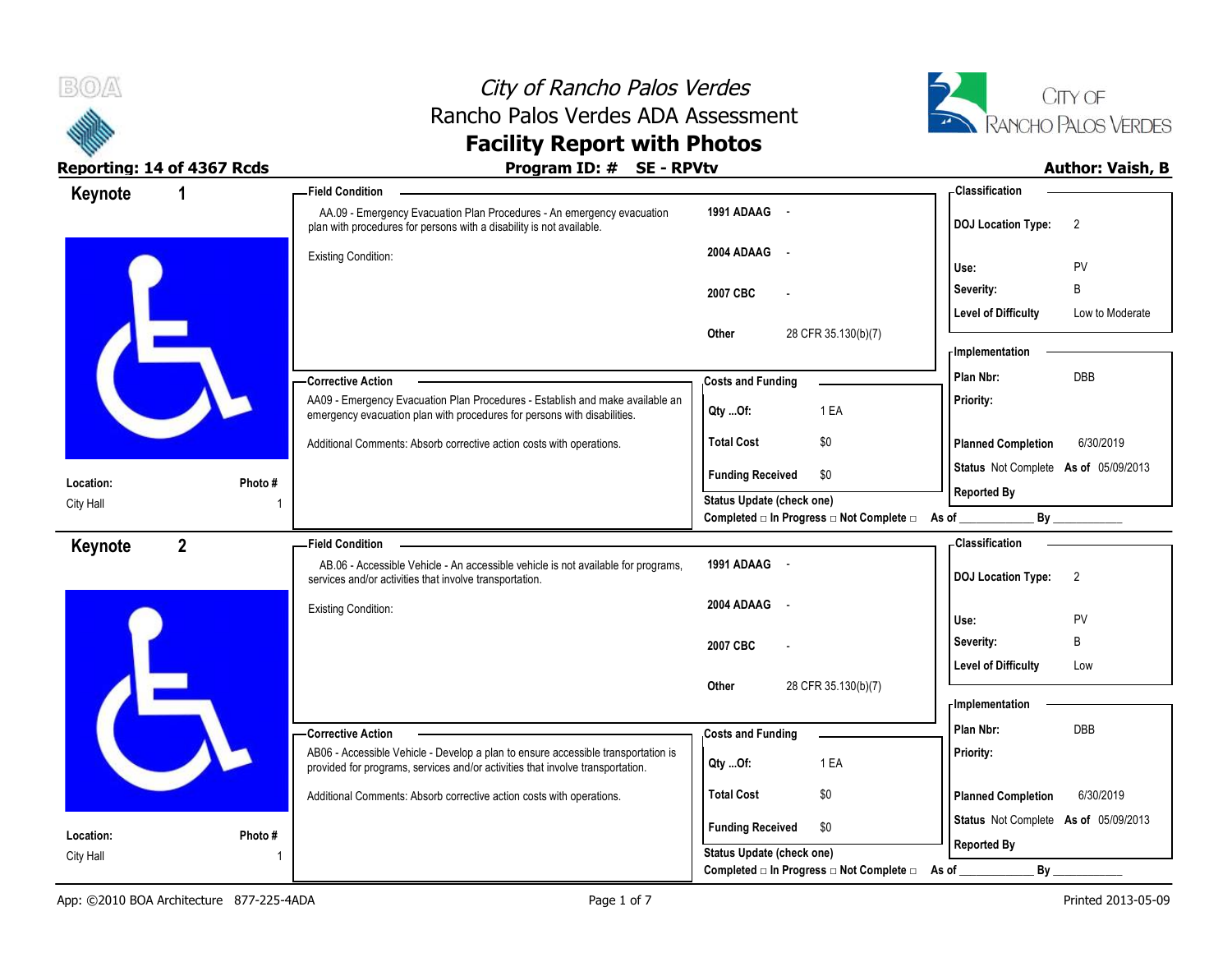



#### **Reporting: 14 of 4367 Rcds Program ID: # SE - RPVtv Author: Vaish, B**

| Keynote                | $\overline{3}$          | - Field Condition                                                                                                              |                                          | <b>Classification</b>                          |
|------------------------|-------------------------|--------------------------------------------------------------------------------------------------------------------------------|------------------------------------------|------------------------------------------------|
|                        |                         | AC.05C - Auxiliary Aid or Service Procedure - There is no procedure to deciding<br>which auxiliary aid or service is provided. | 1991 ADAAG -                             | <b>DOJ Location Type:</b><br>2                 |
|                        |                         | <b>Existing Condition:</b>                                                                                                     | 2004 ADAAG<br>$\sim$                     | <b>PV</b><br>Use:                              |
|                        |                         |                                                                                                                                | 2007 CBC                                 | C<br>Severity:                                 |
|                        |                         |                                                                                                                                |                                          | Level of Difficulty<br>Low                     |
|                        |                         |                                                                                                                                | 28 CFR 35.160(b)(2)<br>Other             | - Implementation                               |
|                        |                         |                                                                                                                                |                                          | DBB<br>Plan Nbr:                               |
|                        |                         | - Corrective Action<br>AC05C - Auxiliary Aid or Service Procedure - Establish a procedure to determine                         | <b>Costs and Funding</b>                 | <b>Priority:</b>                               |
|                        |                         | the type of auxiliary aids or services provided.                                                                               | 1 EA<br>Qty Of:                          |                                                |
|                        |                         | Additional Comments: Absorb corrective action costs with operations.                                                           | \$0<br><b>Total Cost</b>                 | <b>Planned Completion</b><br>6/30/2019         |
| Location:              | Photo#                  |                                                                                                                                | \$0<br><b>Funding Received</b>           | Status Not Complete As of 05/09/2013           |
| City Hall              |                         |                                                                                                                                | <b>Status Update (check one)</b>         | <b>Reported By</b>                             |
|                        |                         |                                                                                                                                | Completed □ In Progress □ Not Complete □ | By                                             |
| Keynote                | $\overline{\mathbf{4}}$ | <b>Field Condition</b><br>AC.06B - Teletypewriter (TTY) Device - The program, service, and/or activity                         | 1991 ADAAG -                             | <b>Classification</b><br>2                     |
|                        |                         | does not have a Teletypewriter (TTY) Device.                                                                                   |                                          | <b>DOJ Location Type:</b>                      |
|                        |                         | <b>Existing Condition:</b>                                                                                                     | 2004 ADAAG<br>$\sim$                     | PV<br>Use:                                     |
|                        |                         |                                                                                                                                | 2007 CBC                                 | $\mathsf C$<br>Severity:                       |
|                        |                         |                                                                                                                                |                                          | <b>Level of Difficulty</b><br>Moderate to High |
|                        |                         |                                                                                                                                | 28 CFR 35.161(a)<br>Other                |                                                |
|                        |                         |                                                                                                                                |                                          | - Implementation<br>Plan Nbr:<br><b>DBB</b>    |
|                        |                         | -Corrective Action<br>AC06B - Teletypewriter (TTY) Device - Provide a Teletypewriter (TTY) Device.                             | <b>Costs and Funding</b>                 | Priority:                                      |
|                        |                         |                                                                                                                                | 1 EA<br>$Qty$ Of:                        |                                                |
|                        |                         | Additional Comments: Absorb corrective action costs with operations.                                                           | <b>Total Cost</b><br>\$3,600             | <b>Planned Completion</b><br>6/30/2019         |
|                        |                         |                                                                                                                                | <b>Funding Received</b><br>\$0           | Status Not Complete As of 05/09/2013           |
| Location:<br>City Hall | Photo #                 |                                                                                                                                | Status Update (check one)                | <b>Reported By</b>                             |
|                        |                         |                                                                                                                                | Completed □ In Progress □ Not Complete □ | $By_$<br>As of                                 |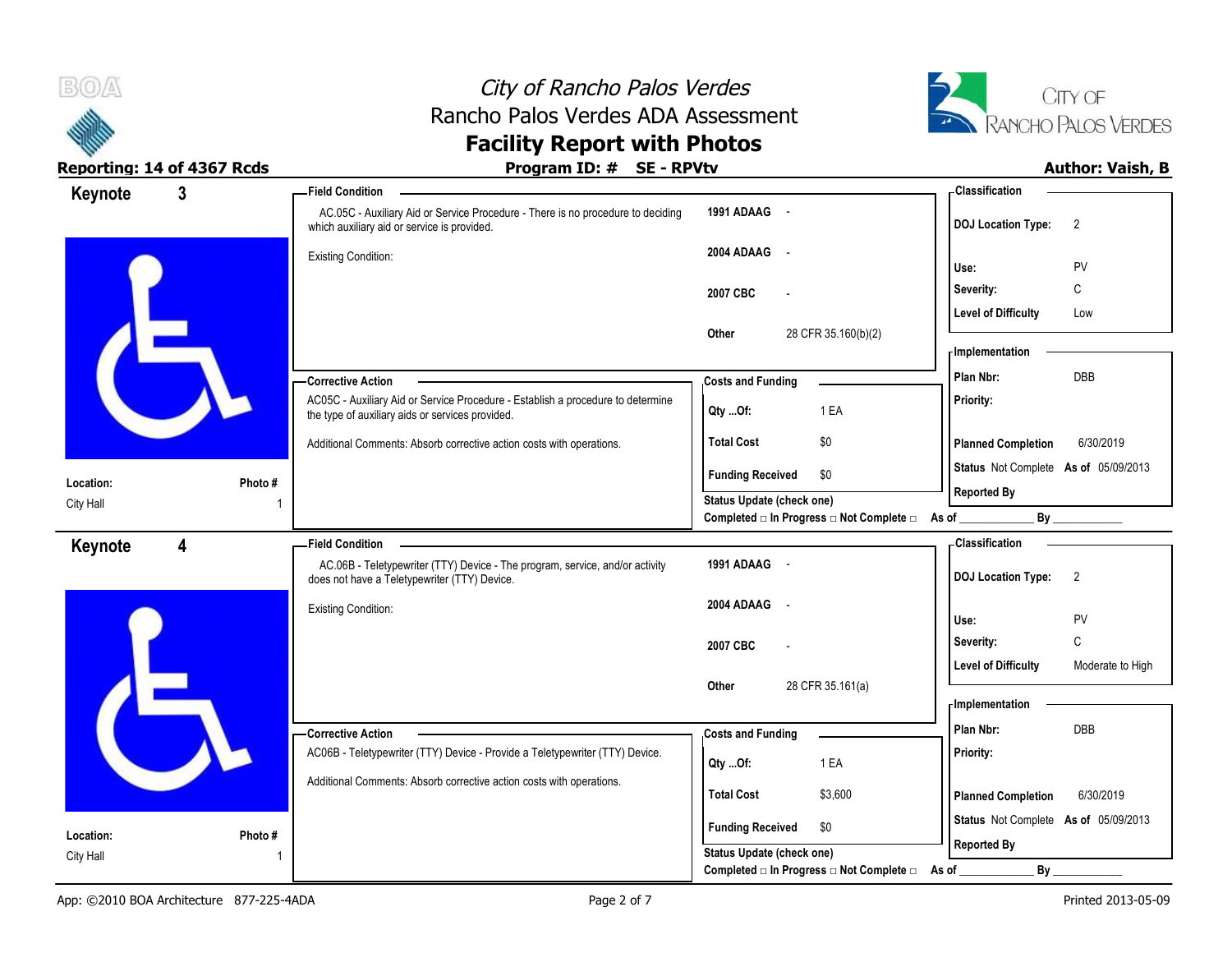



#### **Reporting: 14 of 4367 Rcds Program ID: # SE - RPVtv Author: Vaish, B**

|           |                 | 1199190113917                                                                                                                                         |                                                         | AWWIVII TWIJII/ P                           |
|-----------|-----------------|-------------------------------------------------------------------------------------------------------------------------------------------------------|---------------------------------------------------------|---------------------------------------------|
| Keynote   | $5\phantom{.0}$ | <b>Field Condition</b>                                                                                                                                |                                                         | - Classification                            |
|           |                 | AC.06C - Teletypewriter (TTY) Device Training - The staff is not trained in the<br>use of the Teletypewriter (TTY) Device.                            | 1991 ADAAG -                                            | <b>DOJ Location Type:</b><br>$\overline{2}$ |
|           |                 | <b>Existing Condition:</b>                                                                                                                            | 2004 ADAAG<br>$\sim$                                    |                                             |
|           |                 |                                                                                                                                                       |                                                         | PV<br>Use:                                  |
|           |                 |                                                                                                                                                       | 2007 CBC                                                | C<br>Severity:                              |
|           |                 |                                                                                                                                                       |                                                         | <b>Level of Difficulty</b><br>Low           |
|           |                 |                                                                                                                                                       | 28 CFR 35.161(a)<br>Other                               |                                             |
|           |                 |                                                                                                                                                       |                                                         | <b>Implementation</b>                       |
|           |                 | - Corrective Action                                                                                                                                   | <b>Costs and Funding</b>                                | DBB<br>Plan Nbr:                            |
|           |                 | AC06C - Teletypewriter (TTY) Device Training - Train staff members and inform<br>volunteers on the use of the Teletypewriter (TTY) Device.            | 1 EA<br>Qty Of:                                         | Priority:                                   |
|           |                 | Additional Comments: Absorb corrective action costs with operations.                                                                                  | \$0<br><b>Total Cost</b>                                | 6/30/2019<br><b>Planned Completion</b>      |
| Location: | Photo#          |                                                                                                                                                       | <b>Funding Received</b><br>\$0                          | Status Not Complete As of 05/09/2013        |
| City Hall |                 |                                                                                                                                                       | <b>Status Update (check one)</b>                        | <b>Reported By</b>                          |
|           |                 |                                                                                                                                                       | Completed □ In Progress □ Not Complete □ As of ________ |                                             |
| Keynote   | $6\phantom{1}$  | <b>Field Condition</b>                                                                                                                                |                                                         | - Classification                            |
|           |                 | AC.07A - Telephone Access to Emergency Services - The programs, services,<br>and/or activities do not provide telephone access to emergency services. | 1991 ADAAG -                                            | <b>DOJ Location Type:</b><br>$\overline{2}$ |
|           |                 | <b>Existing Condition:</b>                                                                                                                            | 2004 ADAAG                                              |                                             |
|           |                 |                                                                                                                                                       |                                                         | PV<br>Use:                                  |
|           |                 |                                                                                                                                                       | 2007 CBC                                                | B<br>Severity:                              |
|           |                 |                                                                                                                                                       |                                                         | <b>Level of Difficulty</b><br>Low           |
|           |                 |                                                                                                                                                       | 28 CFR 35.162<br>Other                                  |                                             |
|           |                 |                                                                                                                                                       |                                                         | - Implementation                            |
|           |                 | <b>Corrective Action</b>                                                                                                                              | <b>Costs and Funding</b>                                | Plan Nbr:<br>DBB                            |
|           |                 | AC07A - Telephone Access to Emergency Services - Develop a plan to provide<br>telephone access to emergency services.                                 | 1 EA<br>Qty  Of:                                        | Priority:                                   |
|           |                 | Additional Comments: Absorb corrective action costs with operations.                                                                                  | <b>Total Cost</b><br>\$0                                | 6/30/2019<br><b>Planned Completion</b>      |
| Location: | Photo #         |                                                                                                                                                       | <b>Funding Received</b><br>\$0                          | Status Not Complete As of 05/09/2013        |
| City Hall |                 |                                                                                                                                                       | Status Update (check one)                               | <b>Reported By</b>                          |
|           |                 |                                                                                                                                                       | Completed □ In Progress □ Not Complete □ As of          | By                                          |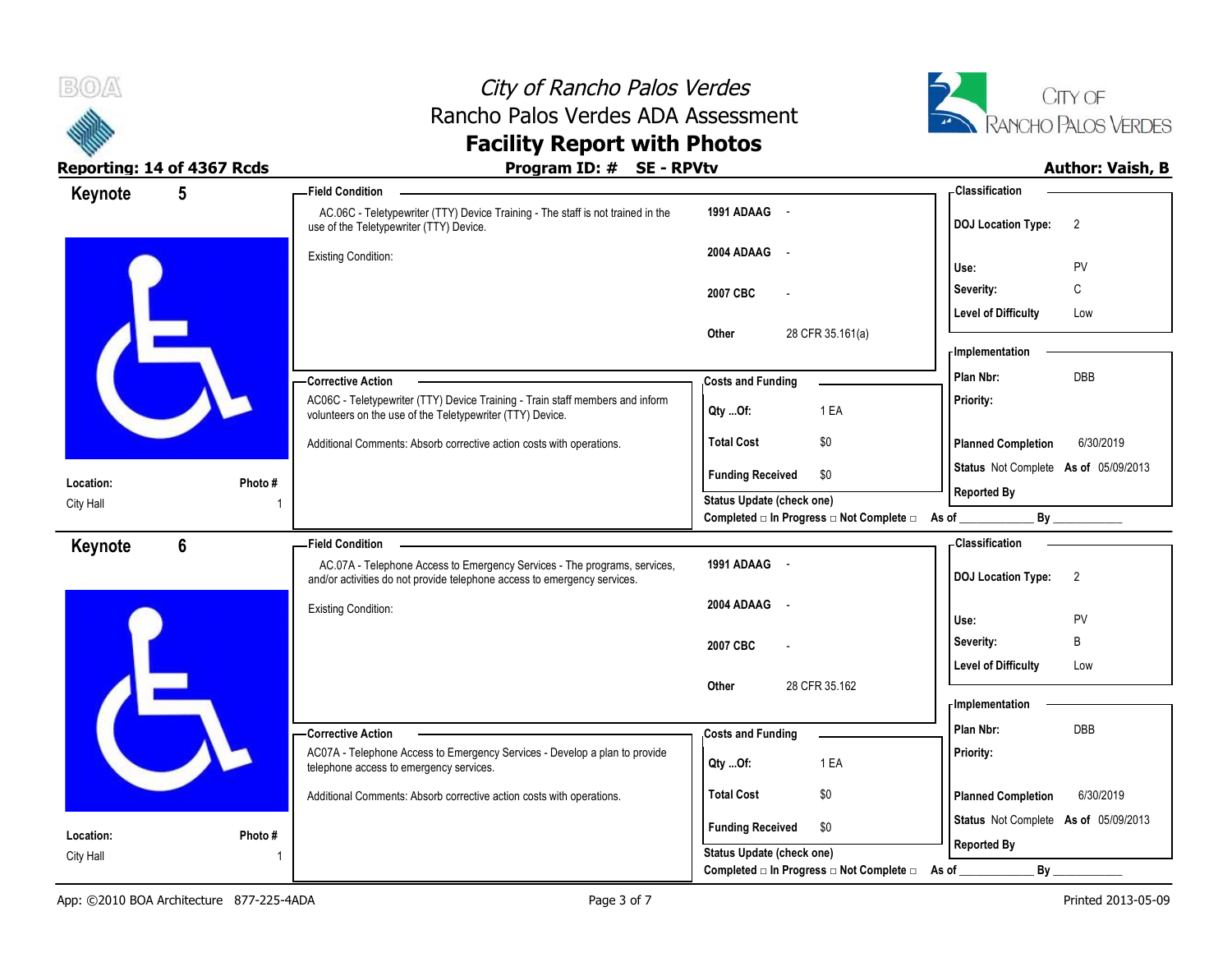



#### Reporting: 14 of 4367 Rcds **Canadian Community Author: Value** Reporting: 14 of 4367 Rcds **B**

|                        |                |                                                                                                                                                                                                                                         |                                                         | AWWIVII TWIJII/ P                                                                                                      |
|------------------------|----------------|-----------------------------------------------------------------------------------------------------------------------------------------------------------------------------------------------------------------------------------------|---------------------------------------------------------|------------------------------------------------------------------------------------------------------------------------|
| Keynote                | $\overline{7}$ | <b>Field Condition</b>                                                                                                                                                                                                                  |                                                         | <b>Classification</b>                                                                                                  |
|                        |                | AC.07B - Teletypewriter (TTY) Device Access to Emergency Number(s) - The<br>program, service, and/or activity does not provide direct Teletypewriter (TTY)<br>Devices to emergency number(s).<br><b>Existing Condition:</b>             | 1991 ADAAG -<br>2004 ADAAG<br>$\sim$<br>2007 CBC        | <b>DOJ Location Type:</b><br>2<br>PV<br>Use:<br>$\sf B$<br>Severity:<br><b>Level of Difficulty</b><br>Moderate to High |
|                        |                |                                                                                                                                                                                                                                         | 28 CFR 35.162<br>Other                                  | <b>Implementation</b>                                                                                                  |
|                        |                | -Corrective Action                                                                                                                                                                                                                      | <b>Costs and Funding</b>                                | <b>DBB</b><br>Plan Nbr:                                                                                                |
|                        |                | AC07B - Teletypewriter (TTY) Device Access to Emergency Number(s) - Provide a<br>direct Teletypewriter (TTY) Device to emergency number(s).                                                                                             | 1 EA<br>Qty Of:                                         | Priority:                                                                                                              |
|                        |                | Additional Comments: Absorb corrective action costs with operations.                                                                                                                                                                    | \$3,600<br><b>Total Cost</b>                            | <b>Planned Completion</b><br>6/30/2019                                                                                 |
| Location:              | Photo#         |                                                                                                                                                                                                                                         | \$0<br><b>Funding Received</b>                          | Status Not Complete As of 05/09/2013                                                                                   |
| City Hall              |                |                                                                                                                                                                                                                                         | Status Update (check one)                               | <b>Reported By</b>                                                                                                     |
|                        |                |                                                                                                                                                                                                                                         | Completed □ In Progress □ Not Complete □ As of ________ |                                                                                                                        |
| Keynote                | 8              | <b>Field Condition</b>                                                                                                                                                                                                                  |                                                         | <b>Classification</b>                                                                                                  |
|                        |                | AD.02B - Review of HTML - The web page review process does not account for<br>a review of the HTML of all new web pages to ensure that accessible elements are<br>used, including alt tags, long descriptions, and captions, as needed. | 1991 ADAAG -<br>2004 ADAAG                              | <b>DOJ Location Type:</b><br>2                                                                                         |
|                        |                | <b>Existing Condition:</b>                                                                                                                                                                                                              |                                                         | Use:<br><b>PV</b>                                                                                                      |
|                        |                |                                                                                                                                                                                                                                         | 2007 CBC                                                | $\mathsf C$<br>Severity:                                                                                               |
|                        |                |                                                                                                                                                                                                                                         |                                                         | <b>Level of Difficulty</b><br>Low                                                                                      |
|                        |                |                                                                                                                                                                                                                                         | 36 CFR 1194.22<br>Other                                 | - Implementation                                                                                                       |
|                        |                |                                                                                                                                                                                                                                         |                                                         | Plan Nbr:<br><b>DBB</b>                                                                                                |
|                        |                | <b>Corrective Action</b><br>AD02B - Review of HTML - Revise the web page review process to include the                                                                                                                                  | <b>Costs and Funding</b>                                | Priority:                                                                                                              |
|                        |                | HTML for all new web pages to ensure that accessible elements are used,                                                                                                                                                                 | 1 EA<br>Qty Of:                                         |                                                                                                                        |
|                        |                | including alt tags, long descriptions, and captions, as needed.                                                                                                                                                                         | <b>Total Cost</b><br>\$0                                | <b>Planned Completion</b><br>6/30/2019                                                                                 |
|                        |                | Additional Comments: Absorb corrective action costs with operations.                                                                                                                                                                    | <b>Funding Received</b><br>\$0                          | Status Not Complete As of 05/09/2013                                                                                   |
| Location:<br>City Hall | Photo #        |                                                                                                                                                                                                                                         | Status Update (check one)                               | <b>Reported By</b>                                                                                                     |
|                        |                |                                                                                                                                                                                                                                         | Completed □ In Progress □ Not Complete □ As of          | By                                                                                                                     |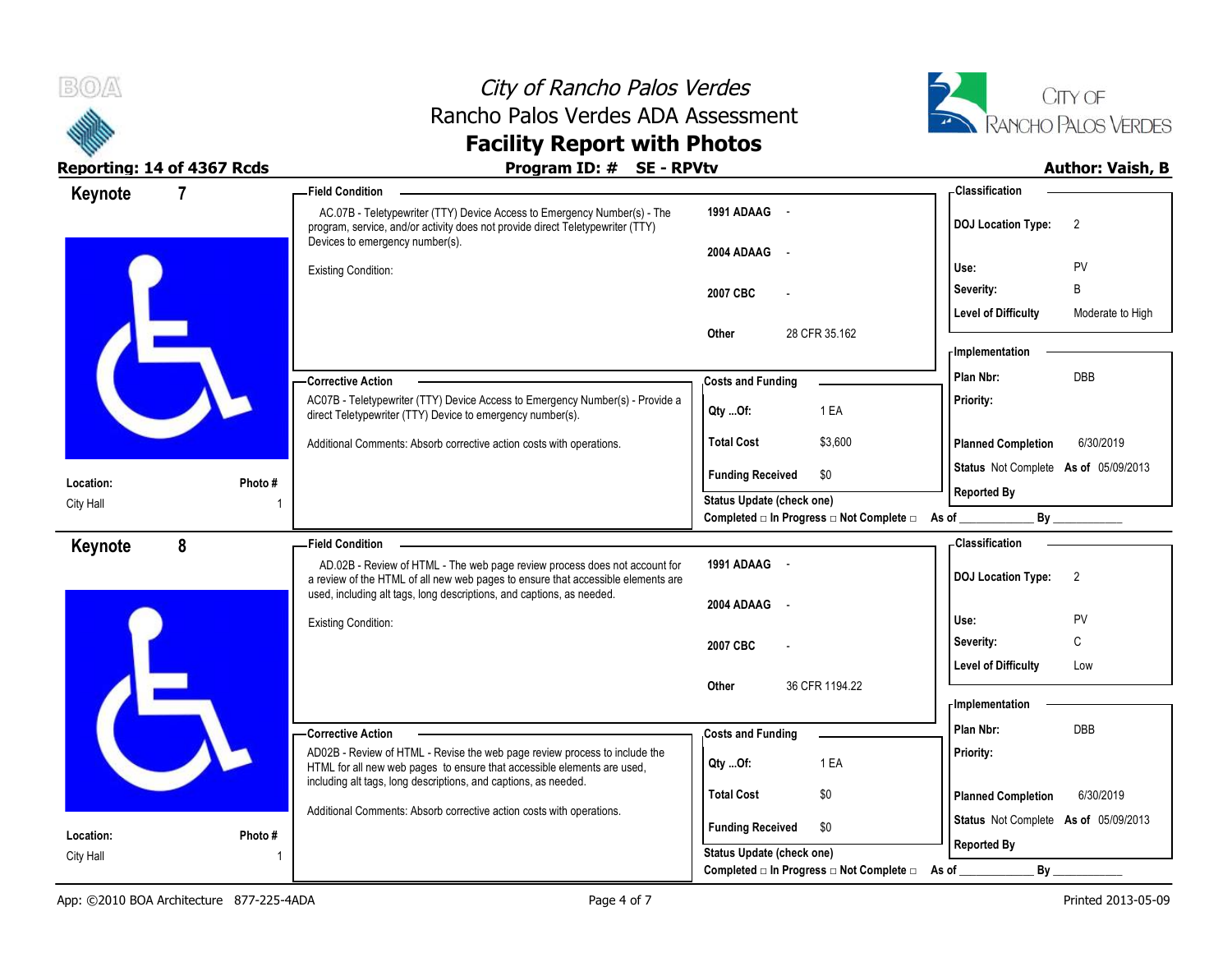



#### **Reporting: 14 of 4367 Rcds Program ID: # SE - RPVtv Author: Vaish, B Author: Vaish, B**

| Keynote   | 9       | -Field Condition                                                                                                                                                                                                                           |                                                                                              | - Classification                            |
|-----------|---------|--------------------------------------------------------------------------------------------------------------------------------------------------------------------------------------------------------------------------------------------|----------------------------------------------------------------------------------------------|---------------------------------------------|
|           |         | AD.02C - Web Page Review of Images - The web page review process does not<br>account for a review of web page images, including photos, graphics, scanned                                                                                  | 1991 ADAAG -                                                                                 | <b>DOJ Location Type:</b><br>$\overline{2}$ |
|           |         | images, or image maps to ensure that alt tags and/or long descriptions for each are<br>provided.                                                                                                                                           | 2004 ADAAG<br>$\sim$                                                                         | PV<br>Use:                                  |
|           |         | <b>Existing Condition:</b>                                                                                                                                                                                                                 | 2007 CBC                                                                                     | Severity:<br>С                              |
|           |         |                                                                                                                                                                                                                                            |                                                                                              | <b>Level of Difficulty</b><br>Low           |
|           |         |                                                                                                                                                                                                                                            | Other<br>36 CFR 1194.22(a)                                                                   | - Implementation                            |
|           |         | -Corrective Action                                                                                                                                                                                                                         | <b>Costs and Funding</b>                                                                     | <b>DBB</b><br>Plan Nbr:                     |
|           |         | AD02C - Web Page Review of Images - Revise the web page review process to<br>include web page images, including photos, graphics, scanned images, or image<br>maps to ensure that alt tags and/or long descriptions for each are provided. | 1 EA<br>Qty Of:                                                                              | Priority:                                   |
|           |         |                                                                                                                                                                                                                                            | <b>Total Cost</b><br>\$0                                                                     | <b>Planned Completion</b><br>6/30/2019      |
| Location: | Photo # | Additional Comments: Absorb corrective action costs with operations.                                                                                                                                                                       | <b>Funding Received</b><br>\$0                                                               | Status Not Complete As of 05/09/2013        |
| City Hall |         |                                                                                                                                                                                                                                            | <b>Status Update (check one)</b><br>Completed □ In Progress □ Not Complete □ As of _________ | <b>Reported By</b><br>By                    |
| Keynote   | 10      | <b>Field Condition -</b>                                                                                                                                                                                                                   |                                                                                              | <b>Classification</b>                       |
|           |         | AD.03 - Existing Web Content - A plan is not in place to make existing web<br>content more accessible.                                                                                                                                     | 1991 ADAAG -                                                                                 | <b>DOJ Location Type:</b><br>2              |
|           |         | <b>Existing Condition:</b>                                                                                                                                                                                                                 | 2004 ADAAG<br>$\sim$ $\sim$                                                                  | PV<br>Use:                                  |
|           |         |                                                                                                                                                                                                                                            | 2007 CBC                                                                                     | C<br>Severity:                              |
|           |         |                                                                                                                                                                                                                                            |                                                                                              | <b>Level of Difficulty</b><br>Low           |
|           |         |                                                                                                                                                                                                                                            | 36 CFR 1194.2<br>Other                                                                       | - Implementation                            |
|           |         | -Corrective Action                                                                                                                                                                                                                         | <b>Costs and Funding</b>                                                                     | Plan Nbr:<br><b>DBB</b>                     |
|           |         | AD03 - Existing Web Content - Establish a process to review existing web content<br>and make corrections, if any, to ensure the site is more accessible.                                                                                   | 1 EA<br>Qty Of:                                                                              | Priority:                                   |
|           |         | Additional Comments: Absorb corrective action costs with operations.                                                                                                                                                                       | <b>Total Cost</b><br>\$0                                                                     | 6/30/2019<br><b>Planned Completion</b>      |
| Location: | Photo # |                                                                                                                                                                                                                                            | <b>Funding Received</b><br>\$0                                                               | Status Not Complete As of 05/09/2013        |
| City Hall |         |                                                                                                                                                                                                                                            | <b>Status Update (check one)</b>                                                             | <b>Reported By</b>                          |
|           |         |                                                                                                                                                                                                                                            | Completed □ In Progress □ Not Complete □ As of                                               | $By$ <sub>—</sub>                           |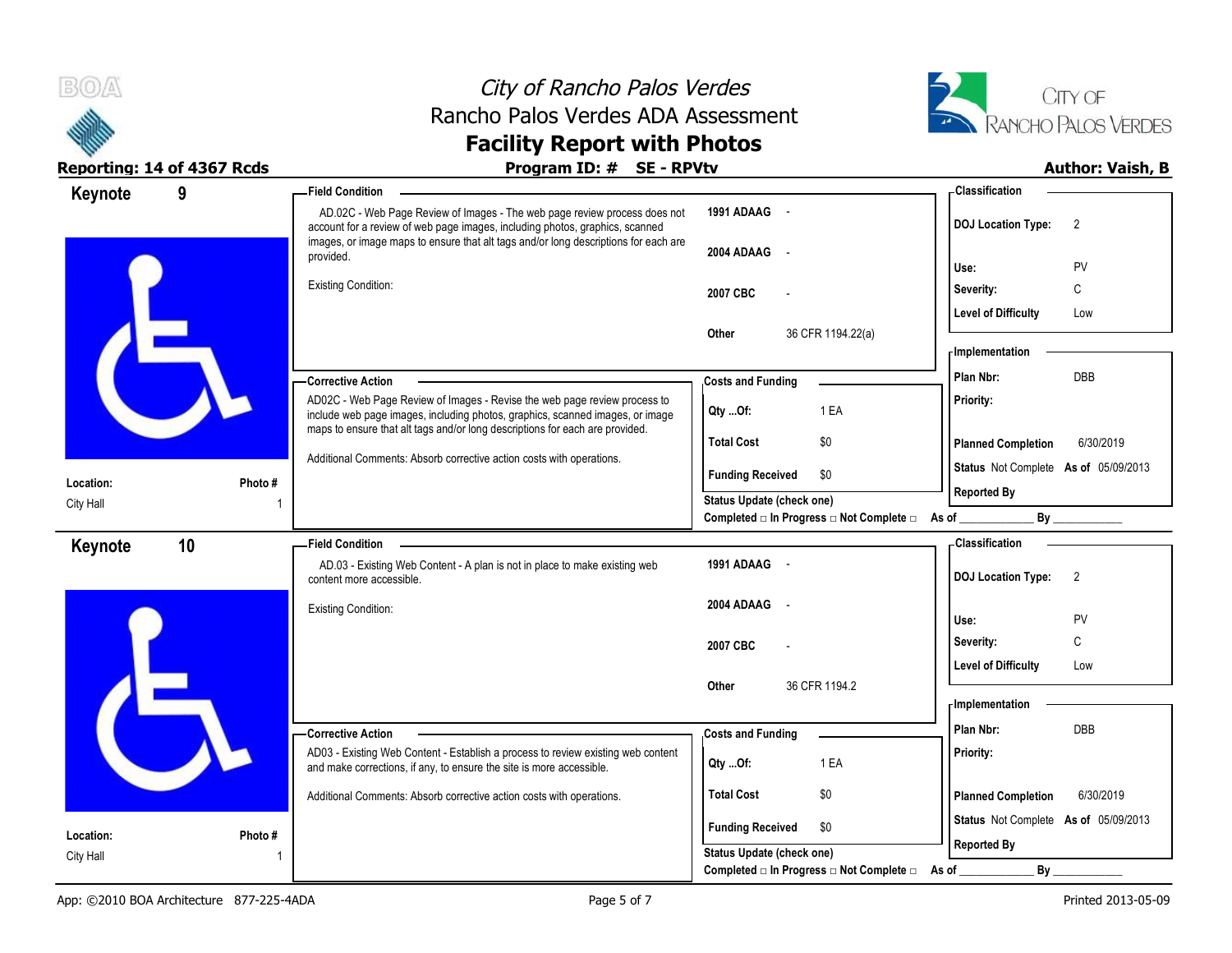